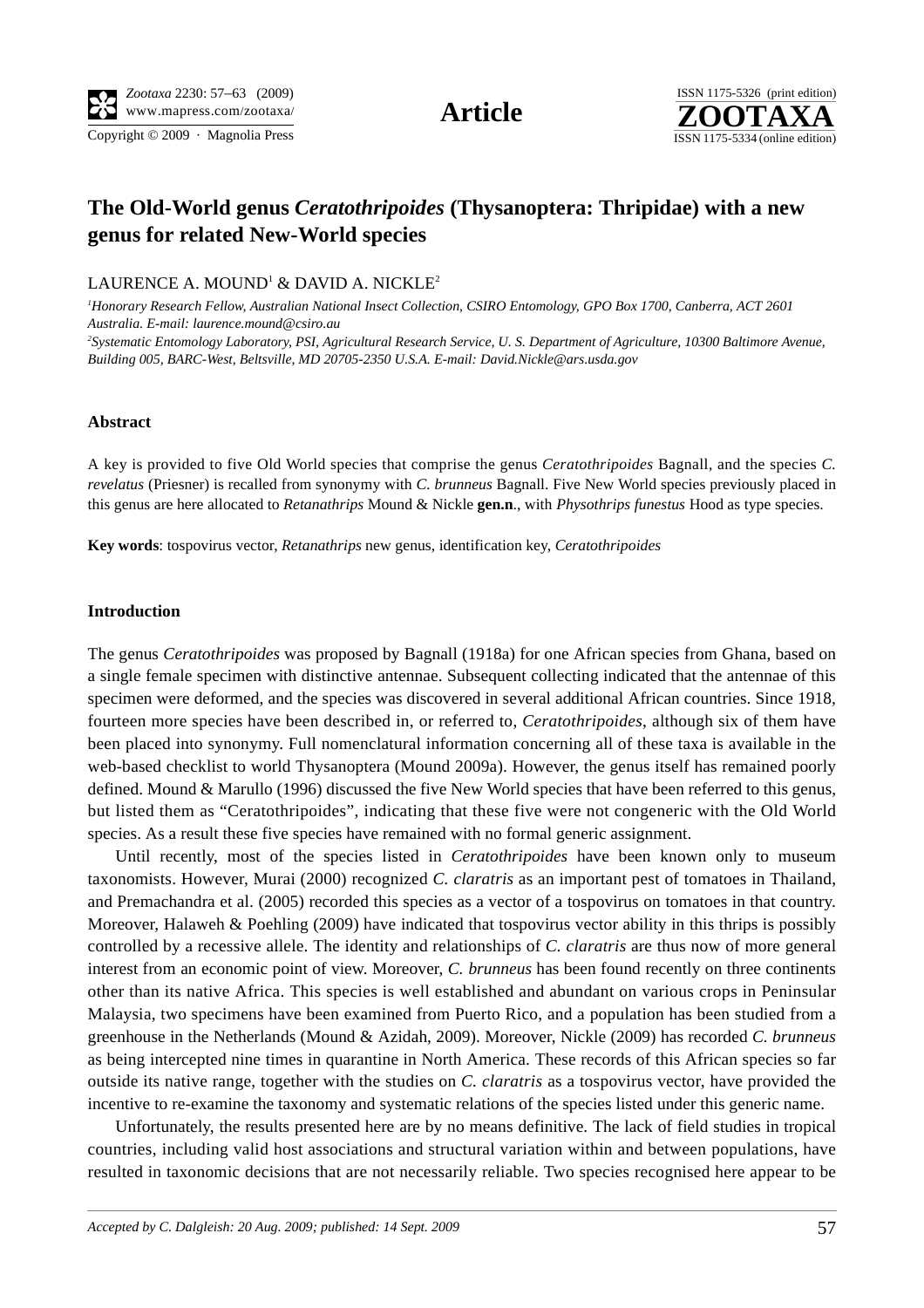equally widely distributed across Africa, and are here distinguished on two apparently consistent character states. Both have been taken from various flowers, but there is no information on any host specificity. Two other species are known that appear to have overlapping ranges between the Sahel region and South East Asia, but these are distinguished only by rather weak colour differences for which the biological significance remains equivocal.

The five New World species that are here referred to a new genus are based on particularly few specimens, with no knowledge of intra- and interpopulation variation. The restricted objective here is to clarify the nomenclature, illustrate character states that appear to facilitate identifications, and to indicate problems that require field and laboratory studies on these insects within the tropics of Africa and the Americas.

#### *Ceratothripoides* **Bagnall**

*Ceratothripoides* Bagnall, 1918a: 201. Type-species *C. brunneus* Bagnall, by monotypy.

**Diagnosis:** Antennae 8-segmented, segments III–IV with forked sensorium and many microtrichia, segment I with pair of dorso-apical setae. Head with three pairs of ocellar setae; two setae comprising pair I usually arising one in front of the other (Fig. 7) (side-by-side in *funtumiae*); ocellar setae pair III arising within ocellar triangle; compound eyes with no pigmented facets (in *cameroni* and *claratris* with 4 or 5 weakly pigmented facets); maxillary palps 3-segmented. Pronotum with two pairs of posteroangular setae, 3–4 pairs of posteromarginal setae. Mesonotum with median setae close to posterior margin, anterior campaniform sensilla present or absent. Metanotum reticulate, median setae at anterior margin (Figs 1, 5), campaniform sensilla present or absent. Prosternal ferna entire, basantra without setae; mesothoracic sternopleural sutures complete, mesofurcal spinula present, metafurca spinula absent (except *funtumiae*). Forewing first vein with about 7 setae basally, 2 setae distally; second vein with complete row; discal seta present or absent on clavus. Tergites without ctenidia, median setae (S1) far apart, VI–VII with setae S3 much smaller than S4; tergite VIII posterior margin with complete comb of microtrichia (Figs 2, 6); X with dorsal split. Sternites III–VI with 3 pairs of marginal setae, VII with S1 and S2 arising well in front of posterior margin. Male sternites III–VII with 2 or more rows of small pore plates (Fig. 4); tergite IX with median setae slender or slightly stout (Fig. 10).

**Generic relationships.** Many of the characters listed above, particularly the presence of a pair of dorsoapical setae on the first antennal segment, are shared with the species of *Pezothrips*, also with the legumeflower associated species of the genera *Megalurothrips*, *Odontothrips* and *Odontothripiella*. Nearly all of these species are endemic to the Old World. In contrast to the legume-flower thrips, the species of *Pezothrips* and *Ceratothripoides* have numerous small pore plates (Fig. 4) on the sternites of the males (Mound, 2009b). The character states of the first antennal segment and the male sternal pore plates also occur in species of the *Trichromothrips* genus-group (Masumoto & Okajima, 2005), but males in that group usually have paired drepanae on abdominal tergite IX. The systematic relationships of the nine species currently listed (Mound, 2009a) in *Pezothrips* continue to be problematical. The type species, *P. frontalis* (Uzel), has no comb on tergite VIII, whereas this is present laterally in *P. kellyanus* (Bagnall), but complete and long in *P. dianthi* (Priesner). Eight of these nine species are reputed to have setae S1 on sternite VII closer together than their length, although this is not true of *P. kellyanus*. However, all nine have setae S2 on sternite VII arising at the margin, in contrast to the condition in the species of *Ceratothripoides*.

# **Key to species**

|  |  |  |  | the contract of the contract of the contract of the contract of the contract of the contract of the contract of |  |  |  |  |
|--|--|--|--|-----------------------------------------------------------------------------------------------------------------|--|--|--|--|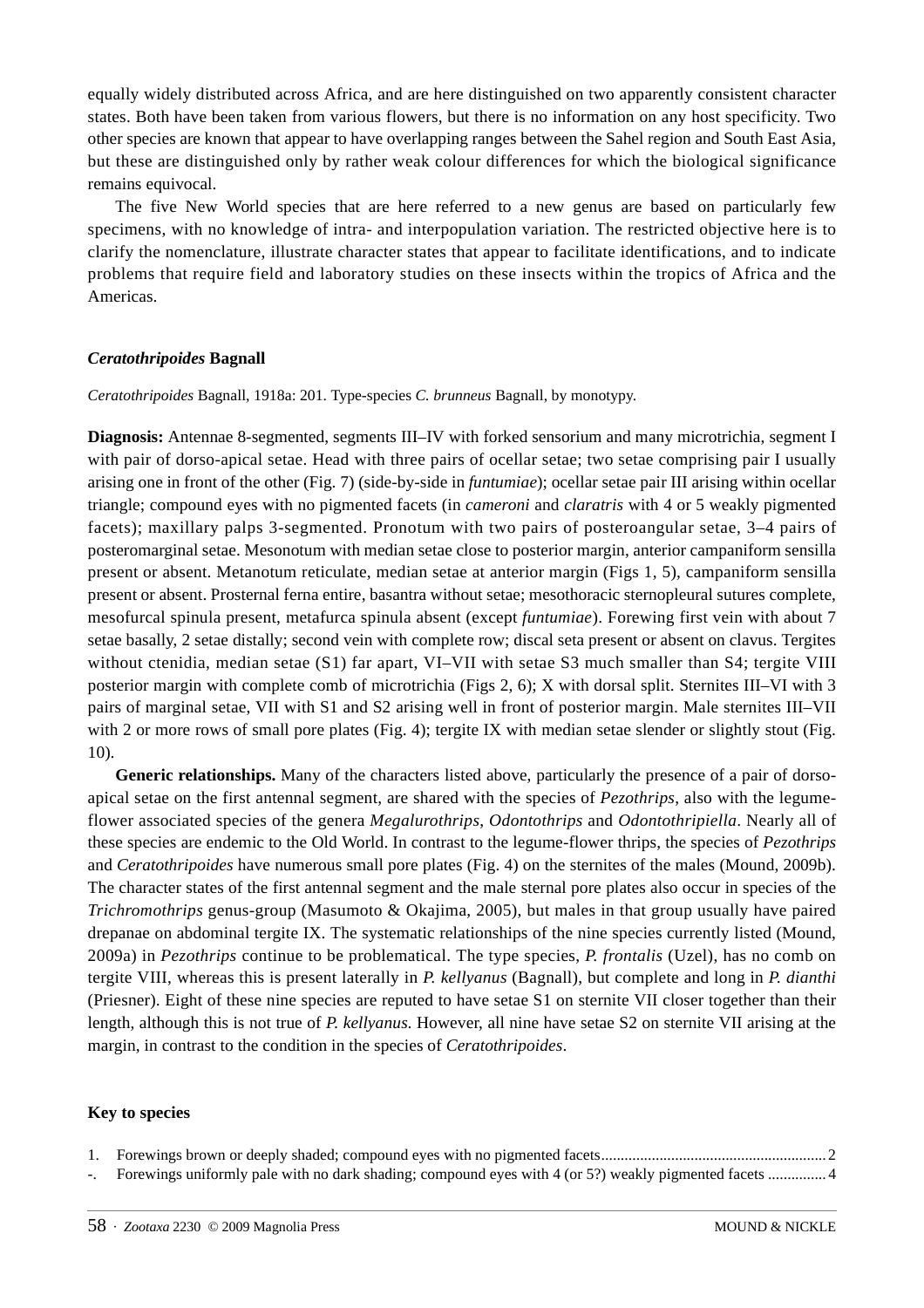| 2.   | Pronotal posteromedian pair of setae almost as long as metanotal median setae (Fig. 8); metafurcal spinula present;                                                                                                                               |
|------|---------------------------------------------------------------------------------------------------------------------------------------------------------------------------------------------------------------------------------------------------|
| $-1$ | Pronotal posteromedian setae scarcely 0.5 as long as metanotal setae (Fig. 1); metafurcal spinula absent; male tergite                                                                                                                            |
| 3.   | Mesonotum and metanotum with no campaniform sensilla (Fig. 1); forewing clavus with 6 or 7 marginal setae but<br>no discal seta (Fig. 1); tergite VIII campaniform sensilla usually anterior to median pairs of setae (Fig. 2)                    |
|      | -. Mesonotum and metanotum with pair of campaniform sensilla (Fig. 5); forewing clavus with 5 or 6 marginal setae<br>and one discal seta (Fig. 5); tergite VIII campaniform sensilla posterior to median pairs of setae (Fig. 6) <i>revelatus</i> |
|      |                                                                                                                                                                                                                                                   |

# *Ceratothripoides brunneus* **Bagnall**

*Ceratothripoides brunneus* Bagnall, 1918a: 201 *Physothrips marshalli* Bagnall, 1918b: 66 *Physothrips ventralis* Hood, 1918: 116

This species was described originally from a single female with deformed antennae. This female was collected at Aburi, Ghana, 15.xi.1915, in *Cola* shoots and buds. The syntypes of *marshalli* were collected at this same locality, 30.x.1915, from flowers of *Hibiscus sinensis*. The original specimens of these two species have been re-examined and clearly represent the same species. Hood described *ventralis* from "numerous specimens" in various flowers from Kamerun and Nigeria (Ibadan). Pitkin (1978) selected as Lectotype of *ventralis* the female specimen that Hood had labeled as Holotype, and this was collected in Cameroon, 23 November 1915, from flowers of monkshood. This specimen lacks metanotal campaniform sensilla and the forewing clavus lacks a discal seta, but on tergite VIII the campaniform sensilla are posterior to the median setae. The first two character states indicate that, based on this Lectotype, the species *ventralis* is correctly considered a synonym of *brunneus*. The paralectotypes of *ventralis* from Cameroon in the USNM are also identifiable as *brunneus*, and of the 24 paralectotypes of *ventralis* in the USNM from Nigeria that are mentioned by Pitkin (1978), 23 are also identifiable as *brunneus*. However, one paralectotype from Nigeria, collected on *Melia azederach*, is here identified as *revelatus*, based on the two character states indicated in the key above, and a second paralectotype with identical data has also been studied (in BMNH) that also represents *revelatus*. In the Senckenberg Museum Frankfurt there are two female and one male paratypes of *ventralis* that were collected in Cameroon, and these represent *brunneus*.

This species can be distinguished from other members of this genus by means of the characters in the key above, but the position of the paired campaniform sensilla on tergite VIII is not constant even in females, and in males these sensilla are often close to the posterior margin. Specimens of *brunneus* have been examined from the following countries: Ghana, Sierra Leone, Ivory Coast, Nigeria, Cameroon, Ethiopia, Uganda, Congo, Angola, and South Africa (in BMNH & SMF); Netherlands (in greenhouse) (in SMF); Puerto Rico and Peninsular Malaysia (in ANIC). This was one of the most common Thripidae collected during a recent survey of crop thrips in Peninsular Malaysia (Mound & Azidah, 2009). Two males have been studied (in ANIC) that were collected on Citrus at Maricao, Puerto Rico, "4.10.07", and submitted for identification by Prof. Irma Cabrera.

# *Ceratothripoides cameroni* **(Priesner)**

# *Taeniothrips cameroni* Priesner, 1934: 28

Bhatti (1990) indicated that *C. cameroni* has antennal segment V yellow or shaded and legs yellow, whereas *C. claratris* has antennal V brown, and legs extensively brown. This statement concerning *C. cameroni* is true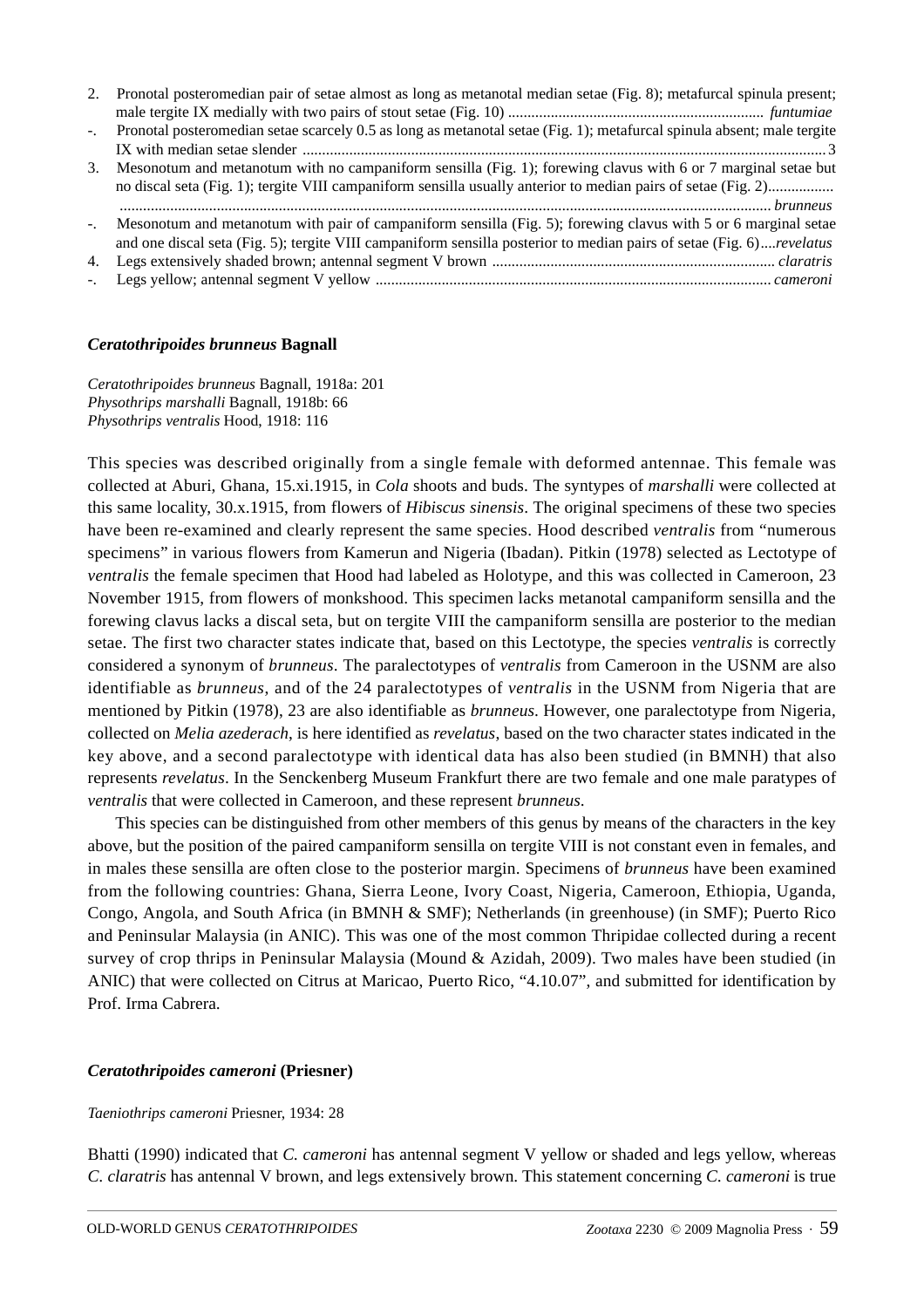for the original specimens from Sudan, but other specimens collected subsequently from that country have the antennae variable in colour, even with segments IV–V light brown, and legs have extensive light brown shadings. Specimens examined from Senegal (in BMNH) are similar to these, and are thus slightly darker than the type specimens from Sudan. Specimens from Nigeria and Saudi Arabia (in BMNH) have rather darker hind femora, and antennal segment V is also brown. In contrast, all available specimens from India and Thailand have brown hind femora and brown antennal segment V, and these are identified as *C. claratris*. Whether these slight differences in colour represent two distinct species, or whether they are symptoms of intraspecific variation, as suggested by zur Strassen (1975), remains unclear. The palest specimens, those that would be associated with the name *C. cameroni*, appear to come from the more arid areas, whereas the darker specimens, that would be associated with the name *C. claratris*, come generally from more humid areas. As indicated below, the two names are here retained because *C. claratris* is used for a form that is of economic significance, but the biological reality of these two colour forms requires further field studies.

# *Ceratothripoides claratris* **(Shumsher)**

*Taeniothrips claratris* Shumsher, 1946: 178 *Mycterothrips moultoni* Seshadri & Ananthakrishnan, 1954: 213 *Ceratothrips reticulatus* Reyes, 1994: 183 [synonymised by Bhatti, 2003: 8]

The significance of this species is discussed above under *C. cameroni*, of which it is possibly a variant. The two remain separated here primarily because the name *C. claratris* has become widely used in Asia in economic entomological literature (Premachandra et al., 2005). The name *claratris* has been used for specimens from various localities across India and Thailand, and also from Luzon in the Philippines (Bhatti, 1990, 2003).

# *Ceratothripoides funtumiae* **(Bagnall)**

#### *Physothrips funtumiae* Bagnall, 1913; 292

This species remains known only from the original specimens from Uganda (in BMNH, SMF and USNM), together with 15 females from southern Nigeria (in BMNH). In contrast to the other species placed in this genus, the head bears ocellar setae pair I in the normal position for Thripidae, side-by-side; the other four species have these two setae placed irregularly or even one in front of the other (Fig. 7). Moreover, the metanotal reticulation is almost equiangular or even linear rather than transverse, and paired campaniform sensilla are present (Fig. 8). Campaniform sensilla are also present near the anterior margin of the mesonotum, and the metafurca bears a spinula. The forewing clavus is similar to that of *revelatus*, with five marginal setae and one discal seta. Antennal segments III–IV are brown with the apex contrastingly yellow (much as in *Pezothrips kellyanus*), and antennal segment VIII is twice as long as VII. In females, the campaniform sensilla on tergite VIII are anterior to the median setae. In males, tergite IX bears two pairs of moderately stout setae medially (Fig. 10), and sternites III–VII bear a transverse pore plate at the anterior and three irregular rows of about 20 small pore plates behind this. Of the specimens of this species from Nigeria, four were collected with *C. brunneus* at Ibadan in February, 1964, on "lily flower".

# *Ceratothripoides revelatus* **(Priesner) stat. rev.**

*Taeniothrips revelatus* Priesner, 1937: 169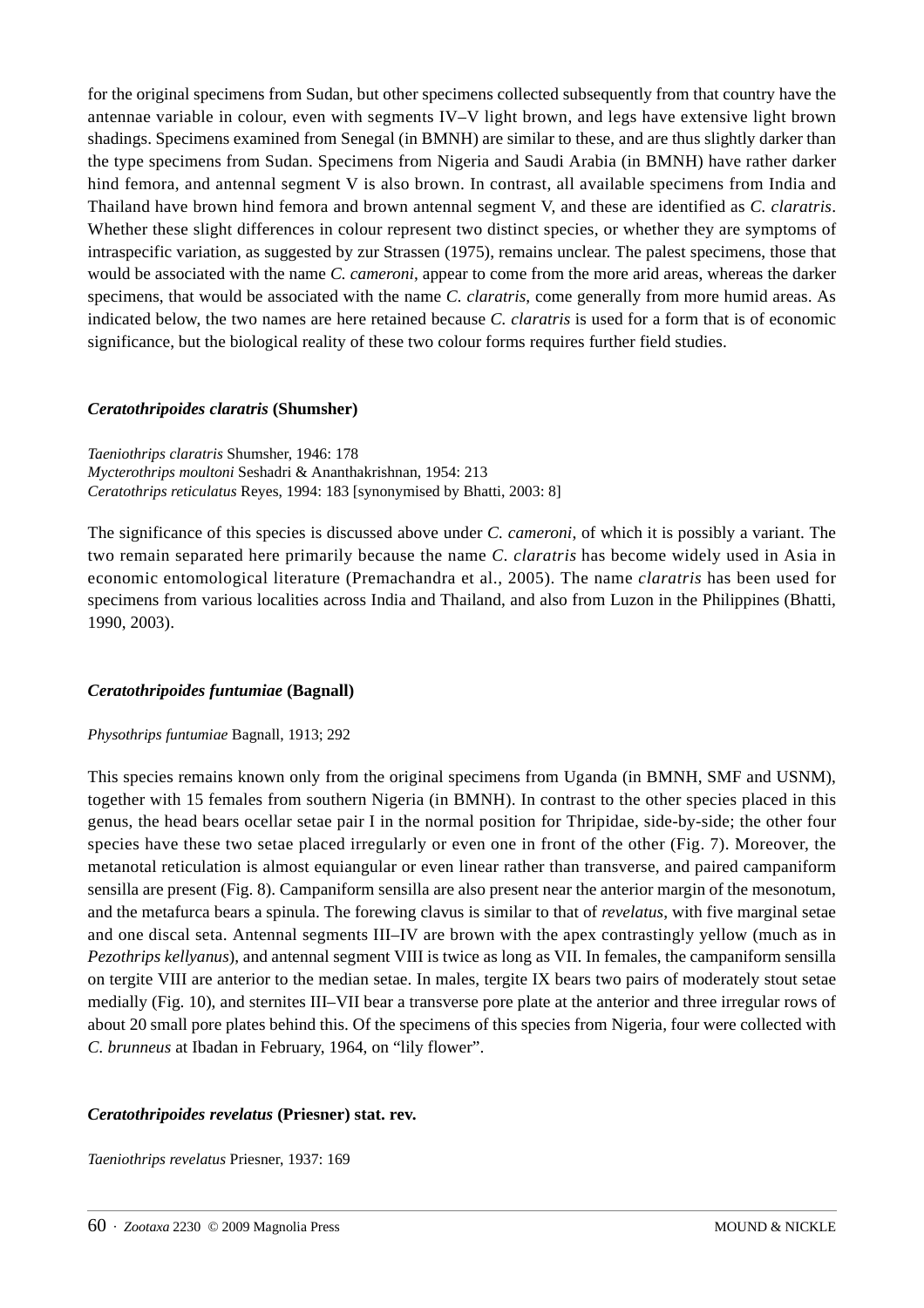

**FIGURES 1–10**. *Ceratothripoides* species. *C. brunneus* 1–4: **(1)** Pronotum, mesonotum, metanotum and forewing clavus. **(2)** Tergite VII–IX. **(3)** Tergites VII–IX of male. **(4)** sternal pore plates of male. *C. revelatus* 5–7: **(5)** Mesonotum, metanotum and forewing clavus. **(6)** tergites VII–VIII. **(7)** Head. *C. funestus* 8–10: **(8)** Pronotum, mesonotum and metanotum. **(9)** Tergites VII–VIII. **(10)** Tergites VIII–IX of male.

Although the original description of *revelatus* mentions an "allotype", neither holotype nor type locality was specified. Priesner based the species, in part, on specimens identified by Karny (1925) as *T. ventralis*, from Kampala, Uganda, but listed further specimens from Njala, Sierre Leone, and Rutshuru, Belgian Congo. There is a long series of syntypes of *revelatus* in BMNH from Kampala, Uganda, 15.i.1921, bearing Karny's handwriting and identification as *ventralis*. Moreover, one female "paratype" of *ventralis* in BMNH actually represents *revelatus* and has the following data: S. Nigeria, Ibadan, *Melia azederach* fls, 14.i.1915 (Jobbins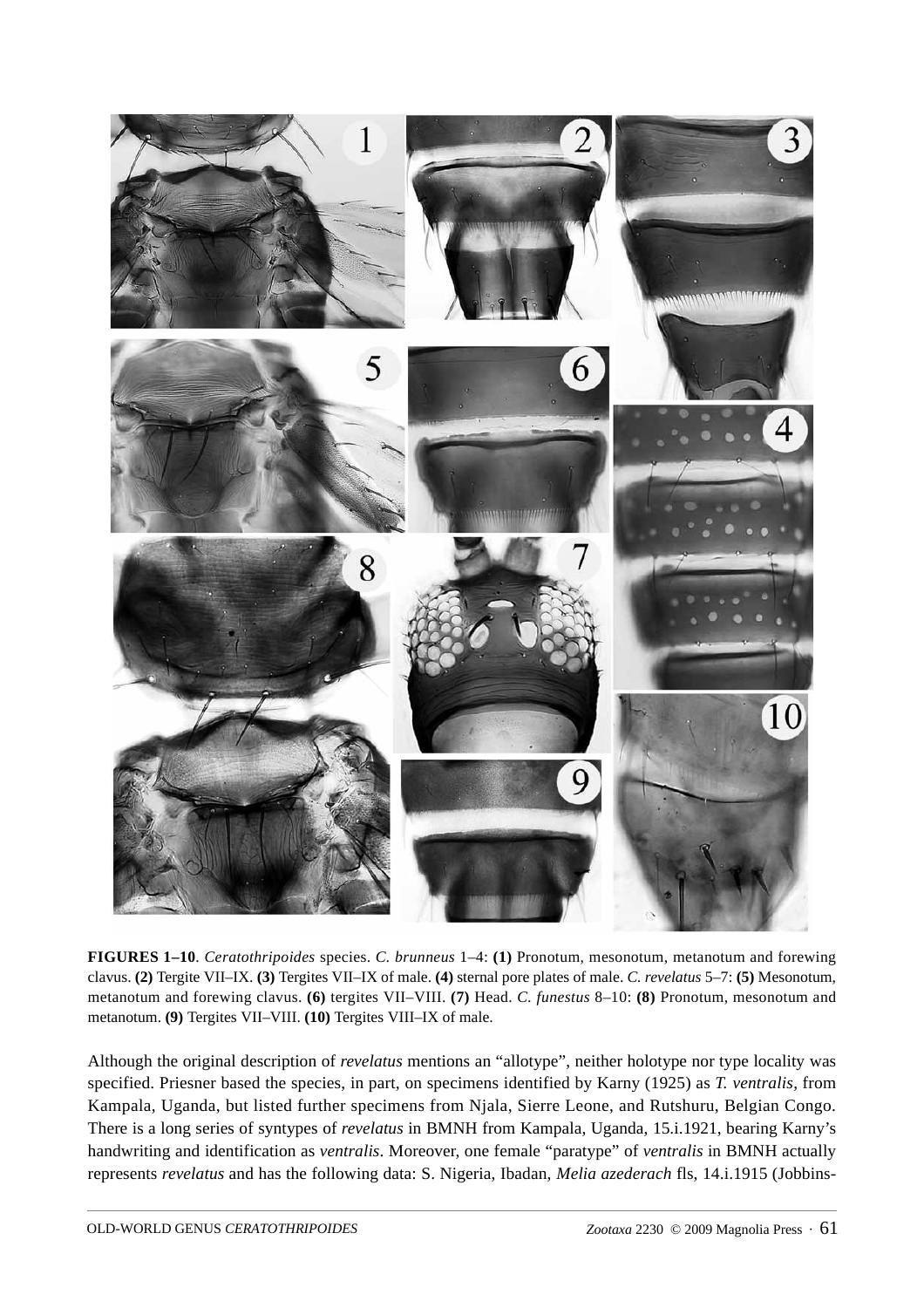Pomeroy). In this collection there is also one female and one male of *revelatus*, labeled: Ibadan, Moor Plantation, 11.v.1964, in lemon flowers.

Although long considered a synonym of *brunneus*, this species can be distinguished by means of the indicated character states. In addition to the material listed above, the following specimens in the BMNH collections are here identified as *revelatus*: Ghana, Tafo, iv–v.1971, 14 females, 4 males (labelled *brunneus*) from cocoa flowers; Sao Tome, 15.vii.1974, 5 females 1 male from cocoa flowers; Kenya, Nairobi National Museum, 6.ix.1986, 25 females, 6 males from *Whitefieldia elongata* flowers. The males in the series from Nairobi are unusual in that they are almost yellow rather than brown in colour.

The countries from which this species is now recorded are: Ghana, Sierra Leone, Nigeria, San Tome, Angola, Congo, Mozambique, Kenya and Uganda.

#### *Retanathrips* **gen. n. Mound & Nickle**

#### Type-species *Physothrips funestus* Hood, 1915

Members of this new genus apparently share the character states of *Ceratothripoides* listed above, judging from the few available specimens and the published descriptions. These New World species differ from the species of *Ceratothripoides* as follows: tergite VIII with posteromarginal comb absent at least medially; sternite VII setae S2 close to posterior margin; ocellar setae pair I arranged transversely. The five species listed by Mound & Marullo (1996) as "Ceratothripoides" are here re-assigned to this new genus. However, since these species are known from so very few specimens, their structure and identity requires further study on freshly collected material.

**Species included.** *Retanathrips chilticus* (Johansen, 1986 : 354) **comb.n**. Described in *Ceratothripoides*, this species is based on a single female, collected from *Datura arborea* flowers, 26.vii.1981, in Hidalgo, Mexico. The original illustration indicated that the comb on the posterior margin of tergite VIII is very weak medially.

*Retanathrips funestus* (Hood, 1915 : 24) **comb.n.** Described in *Physothrips* from Texas, this species is considered a senior synonym of *Taeniothrips martellorum* Medina Gaud from Puerto Rico (Mound & Marullo, 1996). Specimens have also been examined from Mexico, Jamaica, Trinidad and Costa Rica.

*Retanathrips inconstantis* (Johansen & Mojica, 1986 : 372) **comb.n.** Described in *Wegenerithrips*, this species is based on two females, collected from mosses, 24.x.1982, in Veracruz, Mexico. The description indicated that there is no posteromarginal comb on tergite VIII, and the setal row on the forewing first vein is almost complete.

*Retanathrips lagoenacollus* (Moulton, 1933 : 130) **comb.n.** Described in *Taeniothrips*, this species is known only from two females and one male collected at "St. Theresa, Brazil", 27 & 29.vi.1928.

*Retanathrips silvestris* (Hood, 1935 : 83) **comb.n.** Described in *Taeniothrips* from Panama, this species is recorded from Costa Rica and Trinidad. However, as indicated by Mound & Marullo (1996) the specimens under this name are possibly merely large individuals of *R. funestus*.

# **Acknowledgements**

The continued support of several colleagues is gratefully acknowledged: Richard zur Strassen, Senckenberg Museum, Frankfurt (SMF); Jon Martin, Natural History Museum, London (BMNH); Sueo Nakahara, U.S. Department of Agriculture, Beltsville, Maryland, USA (USNM). We are grateful to Dr Masami Masumoto of Yokohama Plant Quarantine Station, for many valuable comments on classification problems among Thripinae, and to Prof. Irma Cabrera of Puerto Rico for sending specimens for identification. Gary L. Miller and Matt Buffington kindly provided comments on a draft.